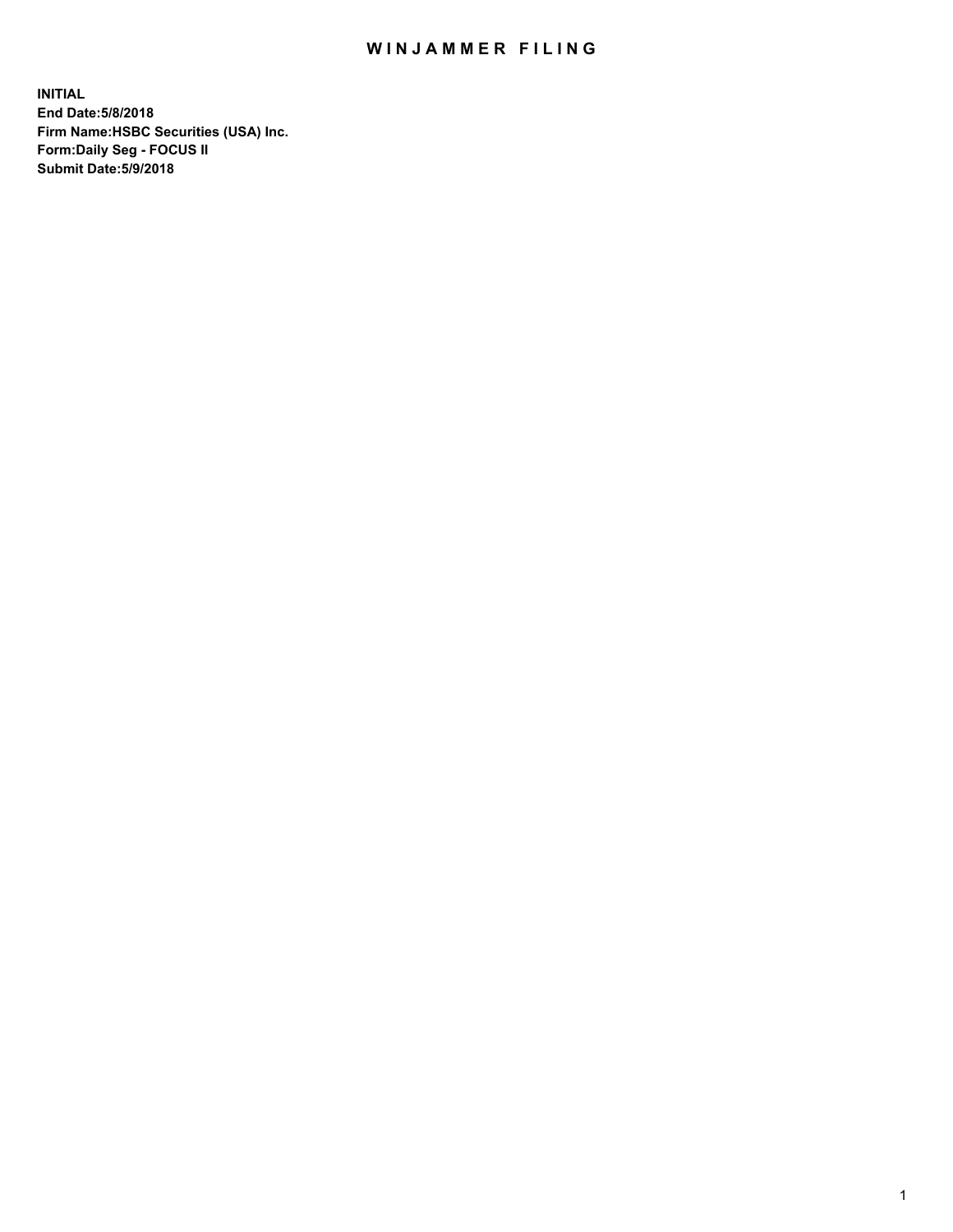## **INITIAL End Date:5/8/2018 Firm Name:HSBC Securities (USA) Inc. Form:Daily Seg - FOCUS II Submit Date:5/9/2018 Daily Segregation - Cover Page**

| Name of Company<br><b>Contact Name</b><br><b>Contact Phone Number</b><br><b>Contact Email Address</b>                                                                                                                                                                                                                          | <b>HSBC Securities (USA) Inc.</b><br><b>Michael Vacca</b><br>212-525-7951<br>michael.vacca@us.hsbc.com |
|--------------------------------------------------------------------------------------------------------------------------------------------------------------------------------------------------------------------------------------------------------------------------------------------------------------------------------|--------------------------------------------------------------------------------------------------------|
| FCM's Customer Segregated Funds Residual Interest Target (choose one):<br>a. Minimum dollar amount: ; or<br>b. Minimum percentage of customer segregated funds required:%; or<br>c. Dollar amount range between: and; or<br>d. Percentage range of customer segregated funds required between:% and%.                          | 147,000,000<br><u>0</u><br><u>00</u><br>00                                                             |
| FCM's Customer Secured Amount Funds Residual Interest Target (choose one):<br>a. Minimum dollar amount: ; or<br>b. Minimum percentage of customer secured funds required:%; or<br>c. Dollar amount range between: and; or<br>d. Percentage range of customer secured funds required between:% and%.                            | 25,000,000<br><u>0</u><br><u>00</u><br>00                                                              |
| FCM's Cleared Swaps Customer Collateral Residual Interest Target (choose one):<br>a. Minimum dollar amount: ; or<br>b. Minimum percentage of cleared swaps customer collateral required:% ; or<br>c. Dollar amount range between: and; or<br>d. Percentage range of cleared swaps customer collateral required between:% and%. | 95,000,000<br><u>0</u><br><u>00</u><br>0 <sub>0</sub>                                                  |

Attach supporting documents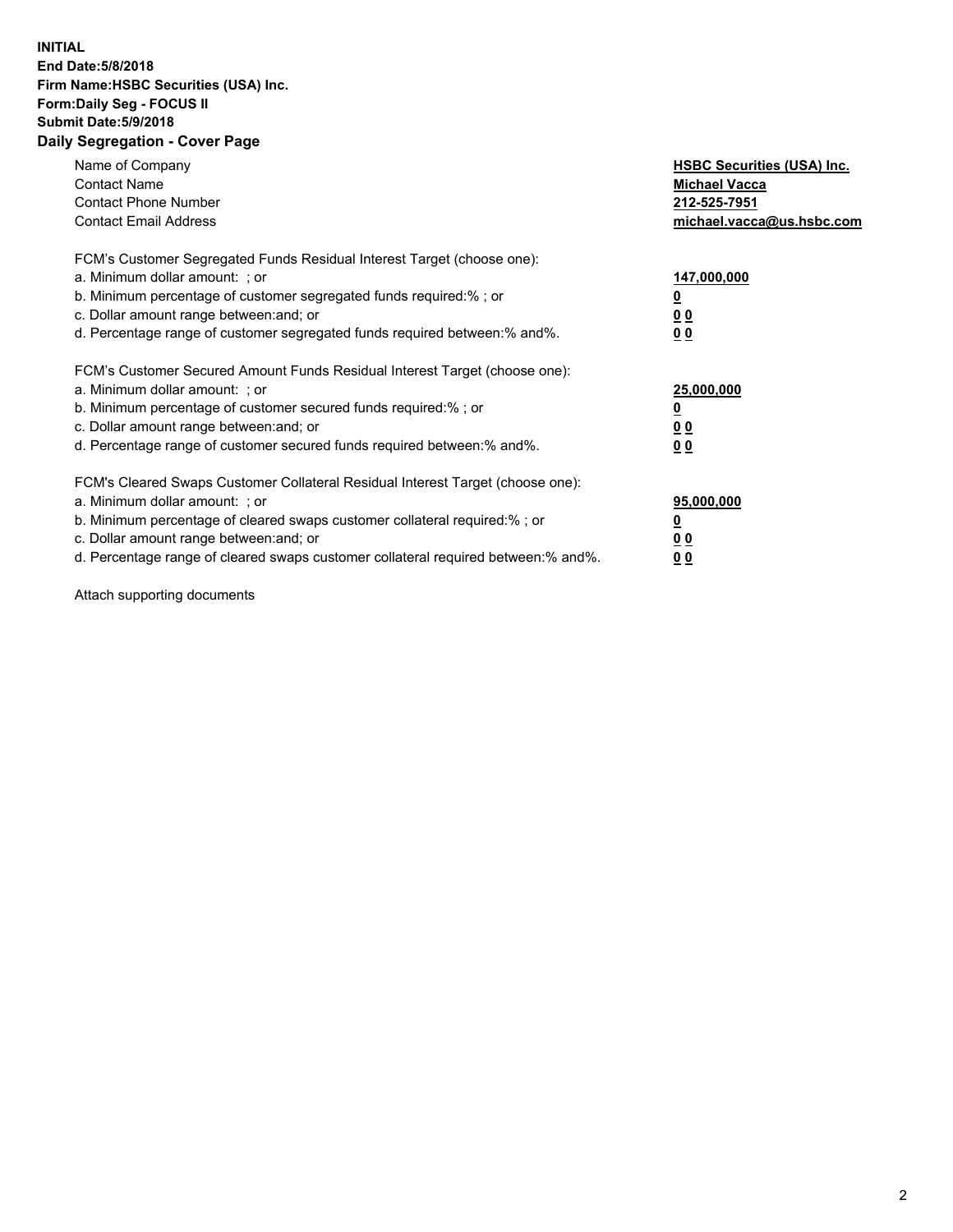**INITIAL End Date:5/8/2018 Firm Name:HSBC Securities (USA) Inc. Form:Daily Seg - FOCUS II Submit Date:5/9/2018 Daily Segregation - Secured Amounts** Foreign Futures and Foreign Options Secured Amounts Amount required to be set aside pursuant to law, rule or regulation of a foreign government or a rule of a self-regulatory organization authorized thereunder **0** [7305] 1. Net ledger balance - Foreign Futures and Foreign Option Trading - All Customers A. Cash **96,687,676** [7315] B. Securities (at market) **89,701,889** [7317] 2. Net unrealized profit (loss) in open futures contracts traded on a foreign board of trade **-23,569,184** [7325] 3. Exchange traded options a. Market value of open option contracts purchased on a foreign board of trade **0** [7335] b. Market value of open contracts granted (sold) on a foreign board of trade **0** [7337] 4. Net equity (deficit) (add lines 1. 2. and 3.) **162,820,381** [7345] 5. Account liquidating to a deficit and account with a debit balances - gross amount **2,128,076** [7351] Less: amount offset by customer owned securities **-2,126,579** [7352] **1,497** [7354] 6. Amount required to be set aside as the secured amount - Net Liquidating Equity Method (add lines 4 and 5) **162,821,878** [7355] 7. Greater of amount required to be set aside pursuant to foreign jurisdiction (above) or line 6. **162,821,878** [7360] FUNDS DEPOSITED IN SEPARATE REGULATION 30.7 ACCOUNTS 1. Cash in banks A. Banks located in the United States **75,662,587** [7500] B. Other banks qualified under Regulation 30.7 **0** [7520] **75,662,587** [7530] 2. Securities A. In safekeeping with banks located in the United States **43,599,343** [7540] B. In safekeeping with other banks qualified under Regulation 30.7 **0** [7560] **43,599,343** [7570] 3. Equities with registered futures commission merchants A. Cash **0** [7580] B. Securities **0** [7590] C. Unrealized gain (loss) on open futures contracts **0** [7600] D. Value of long option contracts **0** [7610] E. Value of short option contracts **0** [7615] **0** [7620] 4. Amounts held by clearing organizations of foreign boards of trade A. Cash **0** [7640] B. Securities **0** [7650] C. Amount due to (from) clearing organization - daily variation **0** [7660] D. Value of long option contracts **0** [7670] E. Value of short option contracts **0** [7675] **0** [7680] 5. Amounts held by members of foreign boards of trade A. Cash **62,062,849** [7700] B. Securities **46,102,546** [7710] C. Unrealized gain (loss) on open futures contracts **-23,569,184** [7720] D. Value of long option contracts **0** [7730] E. Value of short option contracts **0** [7735] **84,596,211** [7740] 6. Amounts with other depositories designated by a foreign board of trade **0** [7760] 7. Segregated funds on hand **0** [7765] 8. Total funds in separate section 30.7 accounts **203,858,141** [7770] 9. Excess (deficiency) Set Aside for Secured Amount (subtract line 7 Secured Statement Page 1 from Line 8) **41,036,263** [7380] 10. Management Target Amount for Excess funds in separate section 30.7 accounts **25,000,000** [7780] 11. Excess (deficiency) funds in separate 30.7 accounts over (under) Management Target **16,036,263** [7785]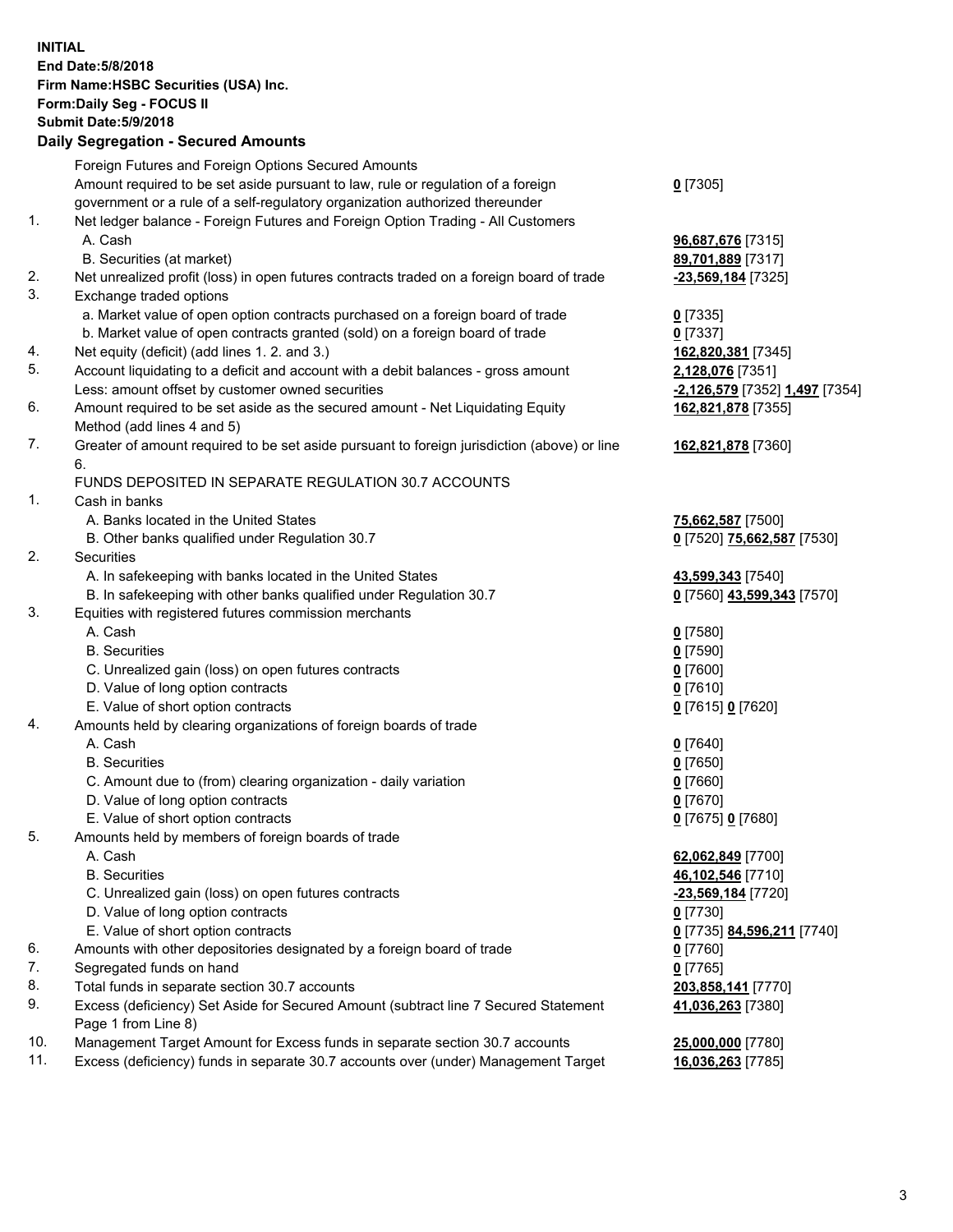| End Date: 5/8/2018<br>Firm Name: HSBC Securities (USA) Inc.<br>Form: Daily Seg - FOCUS II<br><b>Submit Date: 5/9/2018</b><br>Daily Segregation - Segregation Statement<br>SEGREGATION REQUIREMENTS(Section 4d(2) of the CEAct)<br>1.<br>Net ledger balance<br>A. Cash<br>418,545,779 [7010]<br>B. Securities (at market)<br>1,254,501,087 [7020]<br>2.<br>Net unrealized profit (loss) in open futures contracts traded on a contract market<br>-111,975,219 [7030]<br>3.<br>Exchange traded options<br>A. Add market value of open option contracts purchased on a contract market<br>245,154,061 [7032]<br>B. Deduct market value of open option contracts granted (sold) on a contract market<br>-46,888,570 [7033]<br>Net equity (deficit) (add lines 1, 2 and 3)<br>1,759,337,138 [7040]<br>4.<br>5.<br>Accounts liquidating to a deficit and accounts with<br>debit balances - gross amount<br>4,890,582 [7045]<br>Less: amount offset by customer securities<br>4,853,577 [7047] 37,005 [7050]<br>6.<br>Amount required to be segregated (add lines 4 and 5)<br>1,759,374,143 [7060]<br>FUNDS IN SEGREGATED ACCOUNTS<br>7.<br>Deposited in segregated funds bank accounts<br>A. Cash<br>28,258,250 [7070]<br>$0$ [7080]<br>B. Securities representing investments of customers' funds (at market)<br>C. Securities held for particular customers or option customers in lieu of cash (at<br>165,678,864 [7090]<br>market)<br>8.<br>Margins on deposit with derivatives clearing organizations of contract markets<br>A. Cash<br>419,457,396 [7100]<br>B. Securities representing investments of customers' funds (at market)<br>$0$ [7110]<br>C. Securities held for particular customers or option customers in lieu of cash (at<br>1,041,689,183 [7120]<br>market)<br>9.<br>Net settlement from (to) derivatives clearing organizations of contract markets<br>7,523,810 [7130]<br>10.<br>Exchange traded options<br>A. Value of open long option contracts<br>245,154,061 [7132]<br>B. Value of open short option contracts<br>46,888,570 [7133]<br>11.<br>Net equities with other FCMs<br>A. Net liquidating equity<br>9,784,113 [7140]<br>B. Securities representing investments of customers' funds (at market)<br>0 [7160]<br>C. Securities held for particular customers or option customers in lieu of cash (at<br>$0$ [7170]<br>market)<br>12.<br>Segregated funds on hand<br>47,133,040 [7150]<br>13.<br>Total amount in segregation (add lines 7 through 12)<br>1,917,790,147 [7180]<br>14.<br>Excess (deficiency) funds in segregation (subtract line 6 from line 13)<br>158,416,004 [7190]<br>15.<br>Management Target Amount for Excess funds in segregation<br>147,000,000 [7194] | <b>INITIAL</b> |  |  |  |  |  |
|----------------------------------------------------------------------------------------------------------------------------------------------------------------------------------------------------------------------------------------------------------------------------------------------------------------------------------------------------------------------------------------------------------------------------------------------------------------------------------------------------------------------------------------------------------------------------------------------------------------------------------------------------------------------------------------------------------------------------------------------------------------------------------------------------------------------------------------------------------------------------------------------------------------------------------------------------------------------------------------------------------------------------------------------------------------------------------------------------------------------------------------------------------------------------------------------------------------------------------------------------------------------------------------------------------------------------------------------------------------------------------------------------------------------------------------------------------------------------------------------------------------------------------------------------------------------------------------------------------------------------------------------------------------------------------------------------------------------------------------------------------------------------------------------------------------------------------------------------------------------------------------------------------------------------------------------------------------------------------------------------------------------------------------------------------------------------------------------------------------------------------------------------------------------------------------------------------------------------------------------------------------------------------------------------------------------------------------------------------------------------------------------------------------------------------------------------------------------------------------------------------------------------------------------------------------------------------------------------------------------------------------------------------------------------------------------------------|----------------|--|--|--|--|--|
|                                                                                                                                                                                                                                                                                                                                                                                                                                                                                                                                                                                                                                                                                                                                                                                                                                                                                                                                                                                                                                                                                                                                                                                                                                                                                                                                                                                                                                                                                                                                                                                                                                                                                                                                                                                                                                                                                                                                                                                                                                                                                                                                                                                                                                                                                                                                                                                                                                                                                                                                                                                                                                                                                                          |                |  |  |  |  |  |
|                                                                                                                                                                                                                                                                                                                                                                                                                                                                                                                                                                                                                                                                                                                                                                                                                                                                                                                                                                                                                                                                                                                                                                                                                                                                                                                                                                                                                                                                                                                                                                                                                                                                                                                                                                                                                                                                                                                                                                                                                                                                                                                                                                                                                                                                                                                                                                                                                                                                                                                                                                                                                                                                                                          |                |  |  |  |  |  |
|                                                                                                                                                                                                                                                                                                                                                                                                                                                                                                                                                                                                                                                                                                                                                                                                                                                                                                                                                                                                                                                                                                                                                                                                                                                                                                                                                                                                                                                                                                                                                                                                                                                                                                                                                                                                                                                                                                                                                                                                                                                                                                                                                                                                                                                                                                                                                                                                                                                                                                                                                                                                                                                                                                          |                |  |  |  |  |  |
|                                                                                                                                                                                                                                                                                                                                                                                                                                                                                                                                                                                                                                                                                                                                                                                                                                                                                                                                                                                                                                                                                                                                                                                                                                                                                                                                                                                                                                                                                                                                                                                                                                                                                                                                                                                                                                                                                                                                                                                                                                                                                                                                                                                                                                                                                                                                                                                                                                                                                                                                                                                                                                                                                                          |                |  |  |  |  |  |
|                                                                                                                                                                                                                                                                                                                                                                                                                                                                                                                                                                                                                                                                                                                                                                                                                                                                                                                                                                                                                                                                                                                                                                                                                                                                                                                                                                                                                                                                                                                                                                                                                                                                                                                                                                                                                                                                                                                                                                                                                                                                                                                                                                                                                                                                                                                                                                                                                                                                                                                                                                                                                                                                                                          |                |  |  |  |  |  |
|                                                                                                                                                                                                                                                                                                                                                                                                                                                                                                                                                                                                                                                                                                                                                                                                                                                                                                                                                                                                                                                                                                                                                                                                                                                                                                                                                                                                                                                                                                                                                                                                                                                                                                                                                                                                                                                                                                                                                                                                                                                                                                                                                                                                                                                                                                                                                                                                                                                                                                                                                                                                                                                                                                          |                |  |  |  |  |  |
|                                                                                                                                                                                                                                                                                                                                                                                                                                                                                                                                                                                                                                                                                                                                                                                                                                                                                                                                                                                                                                                                                                                                                                                                                                                                                                                                                                                                                                                                                                                                                                                                                                                                                                                                                                                                                                                                                                                                                                                                                                                                                                                                                                                                                                                                                                                                                                                                                                                                                                                                                                                                                                                                                                          |                |  |  |  |  |  |
|                                                                                                                                                                                                                                                                                                                                                                                                                                                                                                                                                                                                                                                                                                                                                                                                                                                                                                                                                                                                                                                                                                                                                                                                                                                                                                                                                                                                                                                                                                                                                                                                                                                                                                                                                                                                                                                                                                                                                                                                                                                                                                                                                                                                                                                                                                                                                                                                                                                                                                                                                                                                                                                                                                          |                |  |  |  |  |  |
|                                                                                                                                                                                                                                                                                                                                                                                                                                                                                                                                                                                                                                                                                                                                                                                                                                                                                                                                                                                                                                                                                                                                                                                                                                                                                                                                                                                                                                                                                                                                                                                                                                                                                                                                                                                                                                                                                                                                                                                                                                                                                                                                                                                                                                                                                                                                                                                                                                                                                                                                                                                                                                                                                                          |                |  |  |  |  |  |
|                                                                                                                                                                                                                                                                                                                                                                                                                                                                                                                                                                                                                                                                                                                                                                                                                                                                                                                                                                                                                                                                                                                                                                                                                                                                                                                                                                                                                                                                                                                                                                                                                                                                                                                                                                                                                                                                                                                                                                                                                                                                                                                                                                                                                                                                                                                                                                                                                                                                                                                                                                                                                                                                                                          |                |  |  |  |  |  |
|                                                                                                                                                                                                                                                                                                                                                                                                                                                                                                                                                                                                                                                                                                                                                                                                                                                                                                                                                                                                                                                                                                                                                                                                                                                                                                                                                                                                                                                                                                                                                                                                                                                                                                                                                                                                                                                                                                                                                                                                                                                                                                                                                                                                                                                                                                                                                                                                                                                                                                                                                                                                                                                                                                          |                |  |  |  |  |  |
|                                                                                                                                                                                                                                                                                                                                                                                                                                                                                                                                                                                                                                                                                                                                                                                                                                                                                                                                                                                                                                                                                                                                                                                                                                                                                                                                                                                                                                                                                                                                                                                                                                                                                                                                                                                                                                                                                                                                                                                                                                                                                                                                                                                                                                                                                                                                                                                                                                                                                                                                                                                                                                                                                                          |                |  |  |  |  |  |
|                                                                                                                                                                                                                                                                                                                                                                                                                                                                                                                                                                                                                                                                                                                                                                                                                                                                                                                                                                                                                                                                                                                                                                                                                                                                                                                                                                                                                                                                                                                                                                                                                                                                                                                                                                                                                                                                                                                                                                                                                                                                                                                                                                                                                                                                                                                                                                                                                                                                                                                                                                                                                                                                                                          |                |  |  |  |  |  |
|                                                                                                                                                                                                                                                                                                                                                                                                                                                                                                                                                                                                                                                                                                                                                                                                                                                                                                                                                                                                                                                                                                                                                                                                                                                                                                                                                                                                                                                                                                                                                                                                                                                                                                                                                                                                                                                                                                                                                                                                                                                                                                                                                                                                                                                                                                                                                                                                                                                                                                                                                                                                                                                                                                          |                |  |  |  |  |  |
|                                                                                                                                                                                                                                                                                                                                                                                                                                                                                                                                                                                                                                                                                                                                                                                                                                                                                                                                                                                                                                                                                                                                                                                                                                                                                                                                                                                                                                                                                                                                                                                                                                                                                                                                                                                                                                                                                                                                                                                                                                                                                                                                                                                                                                                                                                                                                                                                                                                                                                                                                                                                                                                                                                          |                |  |  |  |  |  |
|                                                                                                                                                                                                                                                                                                                                                                                                                                                                                                                                                                                                                                                                                                                                                                                                                                                                                                                                                                                                                                                                                                                                                                                                                                                                                                                                                                                                                                                                                                                                                                                                                                                                                                                                                                                                                                                                                                                                                                                                                                                                                                                                                                                                                                                                                                                                                                                                                                                                                                                                                                                                                                                                                                          |                |  |  |  |  |  |
|                                                                                                                                                                                                                                                                                                                                                                                                                                                                                                                                                                                                                                                                                                                                                                                                                                                                                                                                                                                                                                                                                                                                                                                                                                                                                                                                                                                                                                                                                                                                                                                                                                                                                                                                                                                                                                                                                                                                                                                                                                                                                                                                                                                                                                                                                                                                                                                                                                                                                                                                                                                                                                                                                                          |                |  |  |  |  |  |
|                                                                                                                                                                                                                                                                                                                                                                                                                                                                                                                                                                                                                                                                                                                                                                                                                                                                                                                                                                                                                                                                                                                                                                                                                                                                                                                                                                                                                                                                                                                                                                                                                                                                                                                                                                                                                                                                                                                                                                                                                                                                                                                                                                                                                                                                                                                                                                                                                                                                                                                                                                                                                                                                                                          |                |  |  |  |  |  |
|                                                                                                                                                                                                                                                                                                                                                                                                                                                                                                                                                                                                                                                                                                                                                                                                                                                                                                                                                                                                                                                                                                                                                                                                                                                                                                                                                                                                                                                                                                                                                                                                                                                                                                                                                                                                                                                                                                                                                                                                                                                                                                                                                                                                                                                                                                                                                                                                                                                                                                                                                                                                                                                                                                          |                |  |  |  |  |  |
|                                                                                                                                                                                                                                                                                                                                                                                                                                                                                                                                                                                                                                                                                                                                                                                                                                                                                                                                                                                                                                                                                                                                                                                                                                                                                                                                                                                                                                                                                                                                                                                                                                                                                                                                                                                                                                                                                                                                                                                                                                                                                                                                                                                                                                                                                                                                                                                                                                                                                                                                                                                                                                                                                                          |                |  |  |  |  |  |
|                                                                                                                                                                                                                                                                                                                                                                                                                                                                                                                                                                                                                                                                                                                                                                                                                                                                                                                                                                                                                                                                                                                                                                                                                                                                                                                                                                                                                                                                                                                                                                                                                                                                                                                                                                                                                                                                                                                                                                                                                                                                                                                                                                                                                                                                                                                                                                                                                                                                                                                                                                                                                                                                                                          |                |  |  |  |  |  |
|                                                                                                                                                                                                                                                                                                                                                                                                                                                                                                                                                                                                                                                                                                                                                                                                                                                                                                                                                                                                                                                                                                                                                                                                                                                                                                                                                                                                                                                                                                                                                                                                                                                                                                                                                                                                                                                                                                                                                                                                                                                                                                                                                                                                                                                                                                                                                                                                                                                                                                                                                                                                                                                                                                          |                |  |  |  |  |  |
|                                                                                                                                                                                                                                                                                                                                                                                                                                                                                                                                                                                                                                                                                                                                                                                                                                                                                                                                                                                                                                                                                                                                                                                                                                                                                                                                                                                                                                                                                                                                                                                                                                                                                                                                                                                                                                                                                                                                                                                                                                                                                                                                                                                                                                                                                                                                                                                                                                                                                                                                                                                                                                                                                                          |                |  |  |  |  |  |
|                                                                                                                                                                                                                                                                                                                                                                                                                                                                                                                                                                                                                                                                                                                                                                                                                                                                                                                                                                                                                                                                                                                                                                                                                                                                                                                                                                                                                                                                                                                                                                                                                                                                                                                                                                                                                                                                                                                                                                                                                                                                                                                                                                                                                                                                                                                                                                                                                                                                                                                                                                                                                                                                                                          |                |  |  |  |  |  |
|                                                                                                                                                                                                                                                                                                                                                                                                                                                                                                                                                                                                                                                                                                                                                                                                                                                                                                                                                                                                                                                                                                                                                                                                                                                                                                                                                                                                                                                                                                                                                                                                                                                                                                                                                                                                                                                                                                                                                                                                                                                                                                                                                                                                                                                                                                                                                                                                                                                                                                                                                                                                                                                                                                          |                |  |  |  |  |  |
|                                                                                                                                                                                                                                                                                                                                                                                                                                                                                                                                                                                                                                                                                                                                                                                                                                                                                                                                                                                                                                                                                                                                                                                                                                                                                                                                                                                                                                                                                                                                                                                                                                                                                                                                                                                                                                                                                                                                                                                                                                                                                                                                                                                                                                                                                                                                                                                                                                                                                                                                                                                                                                                                                                          |                |  |  |  |  |  |
|                                                                                                                                                                                                                                                                                                                                                                                                                                                                                                                                                                                                                                                                                                                                                                                                                                                                                                                                                                                                                                                                                                                                                                                                                                                                                                                                                                                                                                                                                                                                                                                                                                                                                                                                                                                                                                                                                                                                                                                                                                                                                                                                                                                                                                                                                                                                                                                                                                                                                                                                                                                                                                                                                                          |                |  |  |  |  |  |
|                                                                                                                                                                                                                                                                                                                                                                                                                                                                                                                                                                                                                                                                                                                                                                                                                                                                                                                                                                                                                                                                                                                                                                                                                                                                                                                                                                                                                                                                                                                                                                                                                                                                                                                                                                                                                                                                                                                                                                                                                                                                                                                                                                                                                                                                                                                                                                                                                                                                                                                                                                                                                                                                                                          |                |  |  |  |  |  |
|                                                                                                                                                                                                                                                                                                                                                                                                                                                                                                                                                                                                                                                                                                                                                                                                                                                                                                                                                                                                                                                                                                                                                                                                                                                                                                                                                                                                                                                                                                                                                                                                                                                                                                                                                                                                                                                                                                                                                                                                                                                                                                                                                                                                                                                                                                                                                                                                                                                                                                                                                                                                                                                                                                          |                |  |  |  |  |  |
|                                                                                                                                                                                                                                                                                                                                                                                                                                                                                                                                                                                                                                                                                                                                                                                                                                                                                                                                                                                                                                                                                                                                                                                                                                                                                                                                                                                                                                                                                                                                                                                                                                                                                                                                                                                                                                                                                                                                                                                                                                                                                                                                                                                                                                                                                                                                                                                                                                                                                                                                                                                                                                                                                                          |                |  |  |  |  |  |
|                                                                                                                                                                                                                                                                                                                                                                                                                                                                                                                                                                                                                                                                                                                                                                                                                                                                                                                                                                                                                                                                                                                                                                                                                                                                                                                                                                                                                                                                                                                                                                                                                                                                                                                                                                                                                                                                                                                                                                                                                                                                                                                                                                                                                                                                                                                                                                                                                                                                                                                                                                                                                                                                                                          |                |  |  |  |  |  |
|                                                                                                                                                                                                                                                                                                                                                                                                                                                                                                                                                                                                                                                                                                                                                                                                                                                                                                                                                                                                                                                                                                                                                                                                                                                                                                                                                                                                                                                                                                                                                                                                                                                                                                                                                                                                                                                                                                                                                                                                                                                                                                                                                                                                                                                                                                                                                                                                                                                                                                                                                                                                                                                                                                          |                |  |  |  |  |  |
|                                                                                                                                                                                                                                                                                                                                                                                                                                                                                                                                                                                                                                                                                                                                                                                                                                                                                                                                                                                                                                                                                                                                                                                                                                                                                                                                                                                                                                                                                                                                                                                                                                                                                                                                                                                                                                                                                                                                                                                                                                                                                                                                                                                                                                                                                                                                                                                                                                                                                                                                                                                                                                                                                                          |                |  |  |  |  |  |
|                                                                                                                                                                                                                                                                                                                                                                                                                                                                                                                                                                                                                                                                                                                                                                                                                                                                                                                                                                                                                                                                                                                                                                                                                                                                                                                                                                                                                                                                                                                                                                                                                                                                                                                                                                                                                                                                                                                                                                                                                                                                                                                                                                                                                                                                                                                                                                                                                                                                                                                                                                                                                                                                                                          |                |  |  |  |  |  |
|                                                                                                                                                                                                                                                                                                                                                                                                                                                                                                                                                                                                                                                                                                                                                                                                                                                                                                                                                                                                                                                                                                                                                                                                                                                                                                                                                                                                                                                                                                                                                                                                                                                                                                                                                                                                                                                                                                                                                                                                                                                                                                                                                                                                                                                                                                                                                                                                                                                                                                                                                                                                                                                                                                          |                |  |  |  |  |  |
|                                                                                                                                                                                                                                                                                                                                                                                                                                                                                                                                                                                                                                                                                                                                                                                                                                                                                                                                                                                                                                                                                                                                                                                                                                                                                                                                                                                                                                                                                                                                                                                                                                                                                                                                                                                                                                                                                                                                                                                                                                                                                                                                                                                                                                                                                                                                                                                                                                                                                                                                                                                                                                                                                                          |                |  |  |  |  |  |
|                                                                                                                                                                                                                                                                                                                                                                                                                                                                                                                                                                                                                                                                                                                                                                                                                                                                                                                                                                                                                                                                                                                                                                                                                                                                                                                                                                                                                                                                                                                                                                                                                                                                                                                                                                                                                                                                                                                                                                                                                                                                                                                                                                                                                                                                                                                                                                                                                                                                                                                                                                                                                                                                                                          |                |  |  |  |  |  |
|                                                                                                                                                                                                                                                                                                                                                                                                                                                                                                                                                                                                                                                                                                                                                                                                                                                                                                                                                                                                                                                                                                                                                                                                                                                                                                                                                                                                                                                                                                                                                                                                                                                                                                                                                                                                                                                                                                                                                                                                                                                                                                                                                                                                                                                                                                                                                                                                                                                                                                                                                                                                                                                                                                          |                |  |  |  |  |  |
|                                                                                                                                                                                                                                                                                                                                                                                                                                                                                                                                                                                                                                                                                                                                                                                                                                                                                                                                                                                                                                                                                                                                                                                                                                                                                                                                                                                                                                                                                                                                                                                                                                                                                                                                                                                                                                                                                                                                                                                                                                                                                                                                                                                                                                                                                                                                                                                                                                                                                                                                                                                                                                                                                                          |                |  |  |  |  |  |
|                                                                                                                                                                                                                                                                                                                                                                                                                                                                                                                                                                                                                                                                                                                                                                                                                                                                                                                                                                                                                                                                                                                                                                                                                                                                                                                                                                                                                                                                                                                                                                                                                                                                                                                                                                                                                                                                                                                                                                                                                                                                                                                                                                                                                                                                                                                                                                                                                                                                                                                                                                                                                                                                                                          |                |  |  |  |  |  |
|                                                                                                                                                                                                                                                                                                                                                                                                                                                                                                                                                                                                                                                                                                                                                                                                                                                                                                                                                                                                                                                                                                                                                                                                                                                                                                                                                                                                                                                                                                                                                                                                                                                                                                                                                                                                                                                                                                                                                                                                                                                                                                                                                                                                                                                                                                                                                                                                                                                                                                                                                                                                                                                                                                          |                |  |  |  |  |  |

16. Excess (deficiency) funds in segregation over (under) Management Target Amount Excess

**11,416,004** [7198]